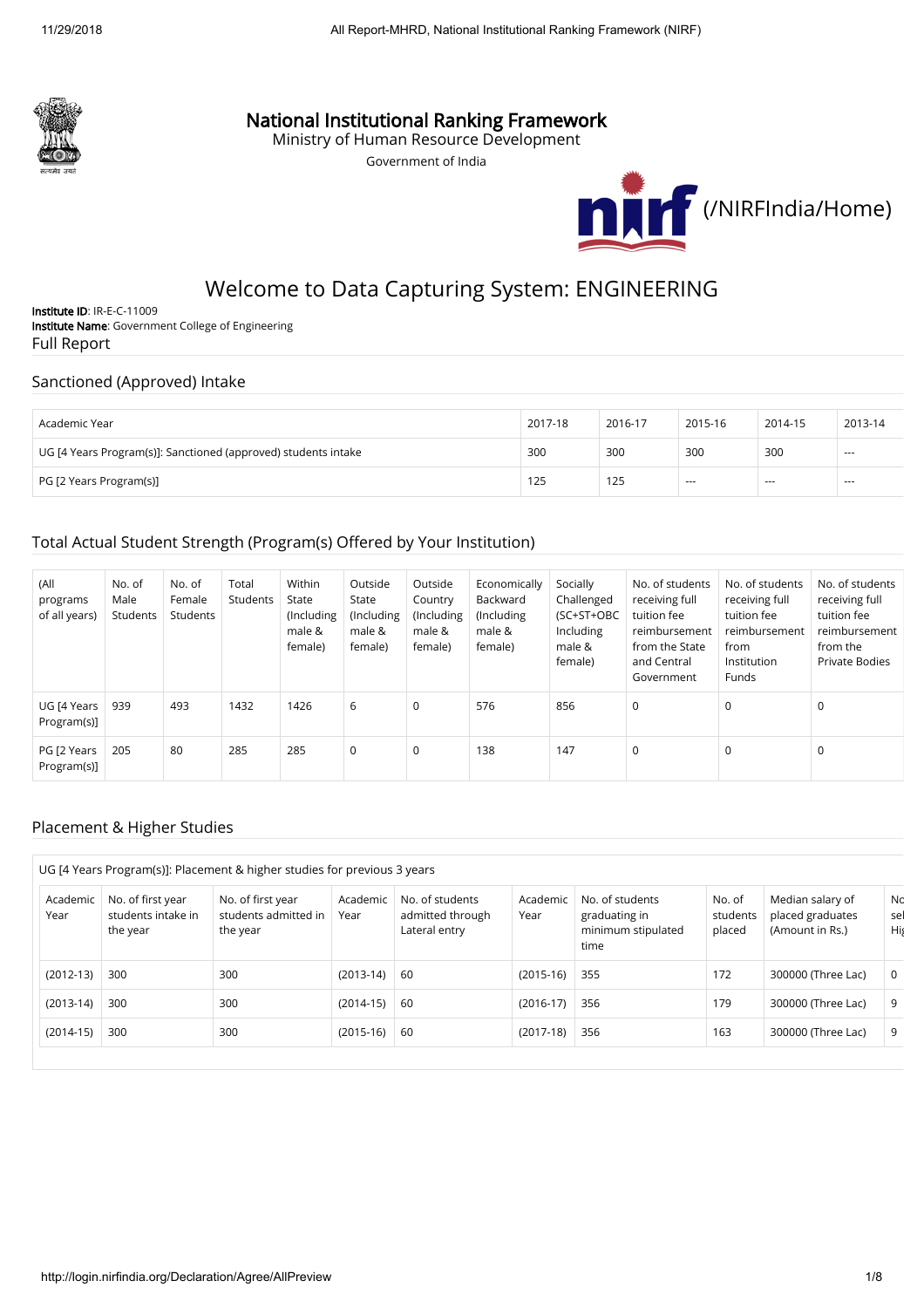|                  |                                                     | PG [2 Years Program(s)]: Placement & higher studies for previous 3 years |                  |                                                          |                              |                                                      |                         |
|------------------|-----------------------------------------------------|--------------------------------------------------------------------------|------------------|----------------------------------------------------------|------------------------------|------------------------------------------------------|-------------------------|
| Academic<br>Year | No. of first year<br>students intake in the<br>year | No. of first year students<br>admitted in the year                       | Academic<br>Year | No. of students graduating in<br>minimum stipulated time | No. of<br>students<br>placed | Median salary of placed<br>graduates (Amount in Rs.) | No. of stu<br>for Highe |
| $(2014-15)$      | -90                                                 | 68                                                                       | $(2015-16)$ 61   |                                                          |                              | 300000 (Three lac)                                   | 0                       |
| $(2015-16)$      | -90                                                 | 60                                                                       | $(2016-17)$      | 60                                                       | 6                            | 250000 (Two Lac Fifty<br>Thousand)                   | $\mathbf 0$             |
| $(2016-17)$      | 125                                                 | 76                                                                       | $(2017-18)$      | 76                                                       | 0                            | 0 (Zero)                                             | 0                       |

#### Ph.D Student Details

|                                                            | Ph.D (Student pursuing doctoral program till 2017-18; Students admitted in the academic year 2018-19 should not be entered here.) |                       |         |  |          |
|------------------------------------------------------------|-----------------------------------------------------------------------------------------------------------------------------------|-----------------------|---------|--|----------|
|                                                            |                                                                                                                                   | <b>Total Students</b> |         |  |          |
| Full Time                                                  |                                                                                                                                   | 0                     |         |  |          |
| Part Time                                                  |                                                                                                                                   | 0                     |         |  |          |
|                                                            |                                                                                                                                   |                       |         |  |          |
|                                                            |                                                                                                                                   |                       |         |  |          |
| No. of Ph.D students graduated (including Integrated Ph.D) |                                                                                                                                   |                       |         |  |          |
|                                                            | 2017-18                                                                                                                           |                       | 2016-17 |  | 2016-17  |
| Full Time                                                  | 0                                                                                                                                 |                       | 0       |  |          |
| Part Time                                                  | 0                                                                                                                                 |                       | 0       |  | $\Omega$ |
|                                                            |                                                                                                                                   |                       |         |  |          |

## Financial Resources: Utilised Amount for the Capital & Operational expenditure for previous 3 years

| <b>Financial Year</b>                                                                                | 2017-18                                                                                                  | 2016-17                                                                                              | 2015                                                           |
|------------------------------------------------------------------------------------------------------|----------------------------------------------------------------------------------------------------------|------------------------------------------------------------------------------------------------------|----------------------------------------------------------------|
|                                                                                                      | <b>Utilised Amount</b>                                                                                   | <b>Utilised Amount</b>                                                                               | Utilised /                                                     |
| Annual Capital Expenditure on Academic Activities and Resources (excluding expenditure on buildings) |                                                                                                          |                                                                                                      |                                                                |
| Library                                                                                              | 589386 (Five Lakh Eighty Nine Tho<br>usand Three Hundred Eighty Six Ru<br>pees Only)                     | 1014956 (Ten Lakh Fourteen Thous<br>and Nine Hundred Fifty Six Rupees<br>Only)                       | 4449122 (Forty For<br>e Thousand One H<br>Two Only)            |
| New Equipment for Laboratories                                                                       | 1326164 (Thirteen Lakh Twenty Six<br>Thousand One Hundred Sixty Four<br>Rupees Only)                     | 1160913 (Eleven Lakh Sixty Thousa<br>nd Nine Hundred Thirteen Rupees<br>Only)                        | 0 (zero)                                                       |
| <b>Engineering Workshops</b>                                                                         | 10284432 (One Crore Two Lakh Eig<br>hty Four Thousand Four Hundred T<br>hirty Two Rupees Only)           | 5695038 (Fifty Six Lakh Ninety Five<br>Thousand Thirty Eight Rupees Onl<br>y)                        | 13461965 (One Cro<br>akh Sixty One Thoi<br>dred Sixty Five Rup |
| Other expenditure on creation of Capital Assets (excluding expenditure<br>on Land and Building)      | 3217586 (Thirty Two Lakh Sevente<br>en Thousand Five Hundred Eighty<br>Six Rupees Only)                  | 7347259 (Seventy Three Lakh Forty<br>Seven Thousand Two Hundred Fift<br>y Nine Rupees Only)          | 11383798 (One Cro<br>h Eighty Three Tho<br>ndred Ninety Eight  |
| Annual Operational Expenditure                                                                       |                                                                                                          |                                                                                                      |                                                                |
| Salaries (Teaching and Non Teaching staff)                                                           | 122248961 (Twelve Crores Twenty<br>Two Lakh Forty Eight Thousand Nin<br>e Hundred Sixty One Rupees Only) | 114835302 (Eleven Crores Forty Eig<br>ht Lakh Thirty Five Thousand Three<br>Hundred Two Rupees Only) | 123932570 (Twelve<br>ine Lakh Thirty Tw<br>Hundred Seventy I   |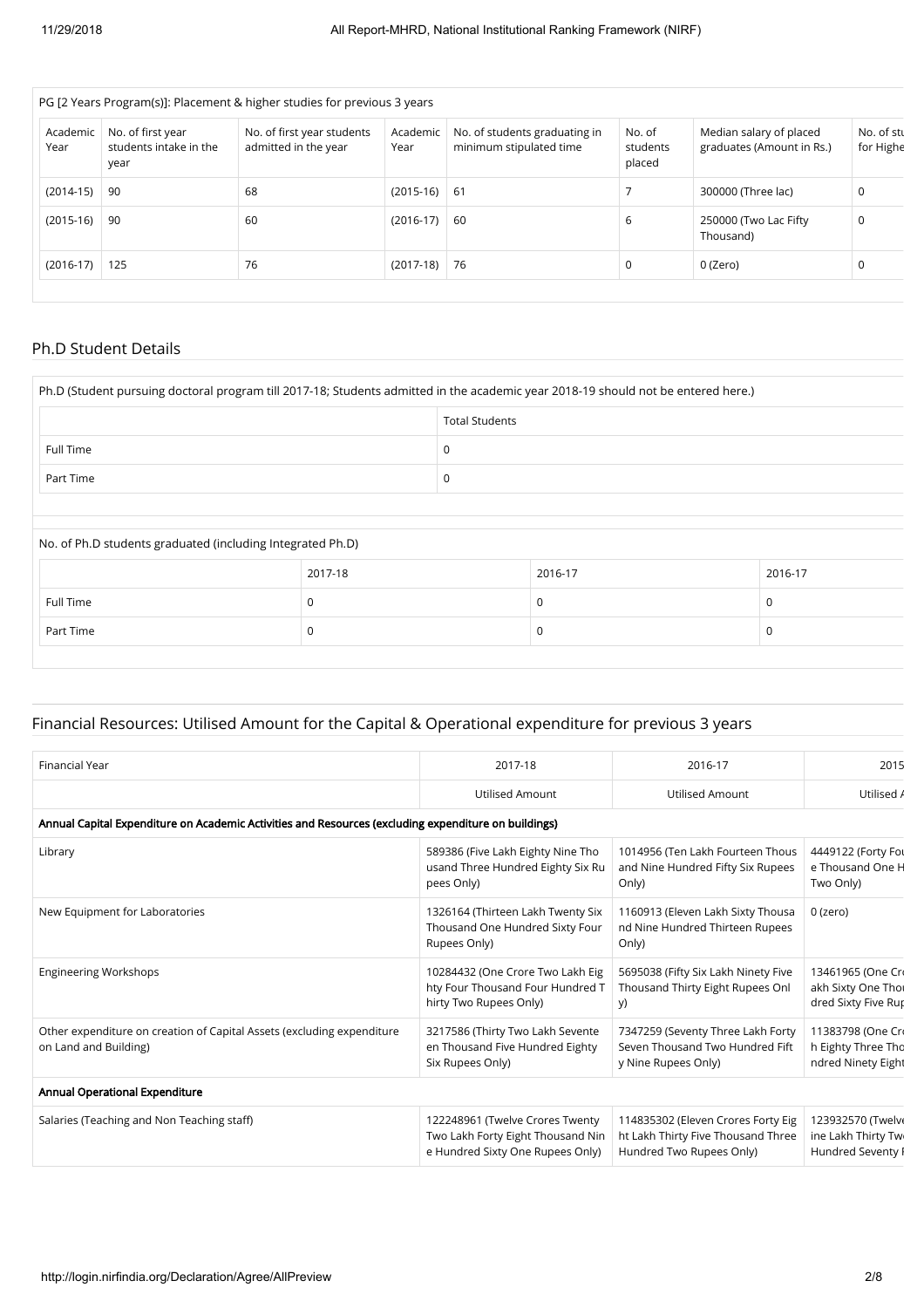| Financial Year                                                                                                                                   | 2017-18                                                                                       | 2016-17                                                                                                 | 2015                                                          |
|--------------------------------------------------------------------------------------------------------------------------------------------------|-----------------------------------------------------------------------------------------------|---------------------------------------------------------------------------------------------------------|---------------------------------------------------------------|
|                                                                                                                                                  | Utilised Amount                                                                               | <b>Utilised Amount</b>                                                                                  | Utilised /                                                    |
| Maintenance of Academic Infrastructure or consumables, other running<br>expenditures etc. (excluding maintenance of hostels and allied services) | 26708242 (Two Crores Sixty Seven<br>Lakh Eight Thousand Two Hundred<br>Forty Two Rupees Only) | 35458184 (Three Crores Fifty Four<br>Lakh Fifty Eight Thousand One Hun<br>dred Eighty Four Rupees Only) | 23394763 (Two Cro<br>Lakh Ninety Four T<br>Hundred Sixty Thre |
| Seminars/Conferences/Workshops                                                                                                                   | 2307953 (Twenty Three Lakh Seven<br>Thousand Nine Hundred Fifty Thre<br>e Rupees Only)        | 10945281 (One Crore Nine Lakh Fo<br>rty Five Thousand Two Hundred Ei<br>ghty One Rupees Only)           | 3553056 (Thirty Fiv.<br>e Thousand Fifty S                    |

IPR

| $\cdots$                 |      |      |      |
|--------------------------|------|------|------|
|                          |      |      |      |
| Calendar year            | 2017 | 2016 | 2015 |
| No. of Patents Published |      | ∼    |      |
| No. of Patents Granted   |      |      |      |

#### Sponsored Research Details

| Financial Year                           | 2017-18 | 2016-17 | 2015-16                               |
|------------------------------------------|---------|---------|---------------------------------------|
| Total no. of Sponsored Projects          | 0       | 0       |                                       |
| Total no. of Funding Agencies            | 0       | 0       |                                       |
| Total Amount Received (Amount in Rupees) | 0       | 0       | 1770000                               |
| Amount Received in Words                 | Zero    | Zero    | Seventeen Lakhs Seventy Thousand Only |

## Consultancy Project Details

| Financial Year                              | 2017-18                                               | 2016-17                                                        | 2015-16                           |
|---------------------------------------------|-------------------------------------------------------|----------------------------------------------------------------|-----------------------------------|
| Total no. of Consultancy Projects           | 18                                                    | 22                                                             | 20                                |
| Total no. of Client Organizations           | 8                                                     | 9                                                              | b                                 |
| Total Amount Received (Amount in<br>Rupees) | 682614                                                | 1898658                                                        | 818609                            |
| Amount Received in Words                    | six lakh eighty two thousand six hundred fou<br>rteen | eighteen lakh ninety eight thousand six hundred fifty<br>eight | eight lakh eighteen thous<br>nine |

## PCS Facilities: Facilities of physically challenged students

| 1. Do your institution buildings have Lifts/Ramps?                                                                                                          | Yes, less than 40% |
|-------------------------------------------------------------------------------------------------------------------------------------------------------------|--------------------|
| 2. Do your institution have provision for walking aids, including wheel chairs and transportation from one building to another for handicapped<br>students? | Yes                |
| 3. Do your institution buildings have specially designed toilets for handicapped students?                                                                  | Yes, less than 40% |

## Faculty Details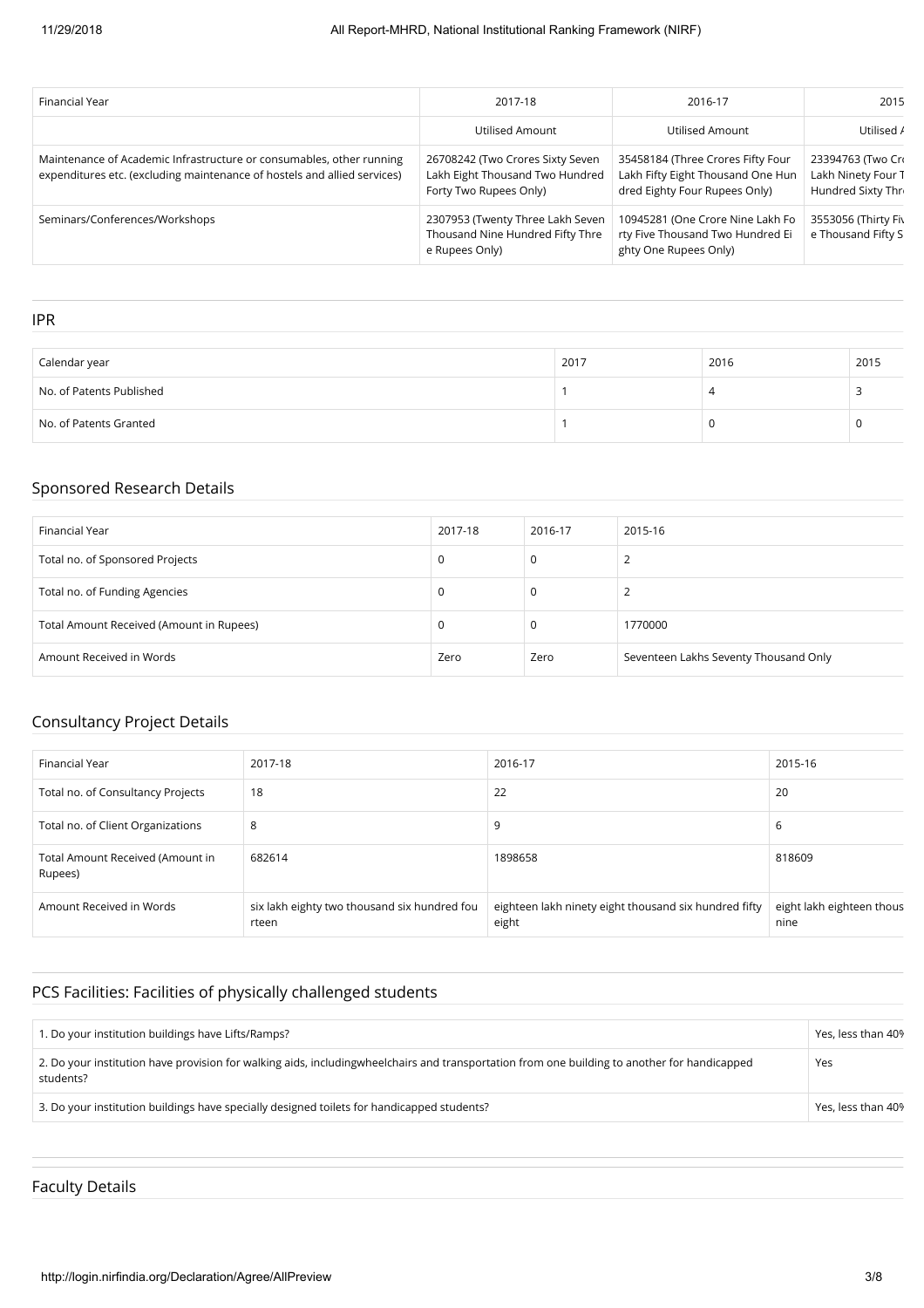1. How many faculty members of your institution have received highly reputed national/international awards/recognition from Central government agencies in the previou year (2017-18)?

| Srno         | Name                            | Age | Designation         | Gender | Qualification    | Experience<br>(In Months) | ls<br>Associated<br>Last Year | Currently working<br>with institution? | Joining<br>Date     | Leavi<br>Date            |
|--------------|---------------------------------|-----|---------------------|--------|------------------|---------------------------|-------------------------------|----------------------------------------|---------------------|--------------------------|
| $\mathbf{1}$ | Patil Sushant H                 | 30  | Assistant Professor | Male   | M.Tech           | 31                        | No                            | Yes                                    | $12 - 06 -$<br>2017 | ---                      |
| 2            | Konnur Basavraj<br>Adidappa     | 56  | Associate Professor | Male   | M.E.             | 380                       | Yes                           | Yes                                    | $10 - 01 -$<br>2002 | ---                      |
| 3            | Acharya Anil<br>Ramchandra      | 53  | Associate Professor | Male   | Ph.D             | 332                       | Yes                           | Yes                                    | $30-10-$<br>1993    | ---                      |
| 4            | Yadav Saurabh Sunil             | 30  | Assistant Professor | Male   | M.E.             | 36                        | Yes                           | Yes                                    | $12 - 10 -$<br>2015 | ---                      |
| 5            | Sheth Pranali Dilip             | 28  | Assistant Professor | Female | M.Tech           | 36                        | Yes                           | Yes                                    | $02-03-$<br>2015    | ---                      |
| 6            | Joshi Prasad Madhukar           | 53  | Professor           | Male   | Ph.D             | 368                       | Yes                           | Yes                                    | 04-06-<br>2000      | ---                      |
| 7            | Jadhav Pradnya Rahul            | 40  | Assistant Professor | Female | M.E.             | 176                       | Yes                           | Yes                                    | $16 - 05 -$<br>2016 | ---                      |
| 8            | Deshpande Nitin<br>Hanmant      | 58  | Associate Professor | Male   | Ph.D             | 456                       | Yes                           | Yes                                    | $05-10-$<br>2015    | ---                      |
| 9            | MULE NILAKSHI MARUTI            | 33  | Assistant Professor | Female | B.E              | 104                       | Yes                           | Yes                                    | 28-09-<br>2010      | ---                      |
| 10           | Hoomane P P                     | 27  | Assistant Professor | Female | MSc(Mathematics) | 60                        | No                            | Yes                                    | 23-08-<br>2017      | ---                      |
| 11           | Shinde D S                      | 42  | Assistant Professor | Female | Ph.D             | 156                       | Yes                           | Yes                                    | $01-09-$<br>2017    | ---                      |
| 12           | Shinde P B                      | 25  | Assistant Professor | Female | M.Tech           | 18                        | No                            | Yes                                    | 06-07-<br>2017      | $\overline{\phantom{a}}$ |
| 13           | Mohite Suhas Sakharam           | 50  | Professor           | Male   | Ph.D             | 308                       | Yes                           | No                                     | $07-09-$<br>1996    | $30 - 06$<br>2018        |
| 14           | Yadav Manisha Hemant            | 45  | Assistant Professor | Female | M.E.             | 212                       | Yes                           | Yes                                    | $11 - 01 -$<br>2003 | $\cdots$                 |
| 15           | Phadtare Anup<br>Prabhakar      | 26  | Assistant Professor | Male   | M.Tech           | 36                        | Yes                           | Yes                                    | $05-10-$<br>2015    | ---                      |
| 16           | Sapkal Amol Anil                | 35  | Assistant Professor | Male   | M.E.             | 144                       | Yes                           | No                                     | 14-08-<br>2014      | $17 - 11$<br>2018        |
| 17           | Petkar Rajendra<br>Bhimrao      | 30  | Assistant Professor | Male   | M.Tech           | 48                        | Yes                           | Yes                                    | $08-10-$<br>2015    | ш.                       |
| 18           | Kadam Swati Dadaso              | 35  | Assistant Professor | Female | B.E              | 92                        | Yes                           | Yes                                    | $11 - 01 -$<br>2003 | ---                      |
| 19           | ANDHARE CHETAN<br><b>VIKRAM</b> | 36  | Assistant Professor | Male   | M.Tech           | 130                       | No                            | Yes                                    | 29-09-<br>2016      | $\overline{\phantom{a}}$ |
| 20           | Pawar Kunjali R                 | 26  | Assistant Professor | Female | Ph.D             | 30                        | No                            | Yes                                    | $01 - 08 -$<br>2017 | $\overline{\phantom{a}}$ |
| 21           | Kulkarni A S                    | 37  | Assistant Professor | Male   | M.Tech           | 144                       | No                            | Yes                                    | $05-07-$<br>2017    | $\overline{\phantom{a}}$ |
| 22           | Shetiye Praveen<br>Chhatanrao   | 49  | Associate Professor | Male   | M.Tech           | 284                       | Yes                           | No                                     | 12-06-<br>1993      | $15 - 06$<br>2018        |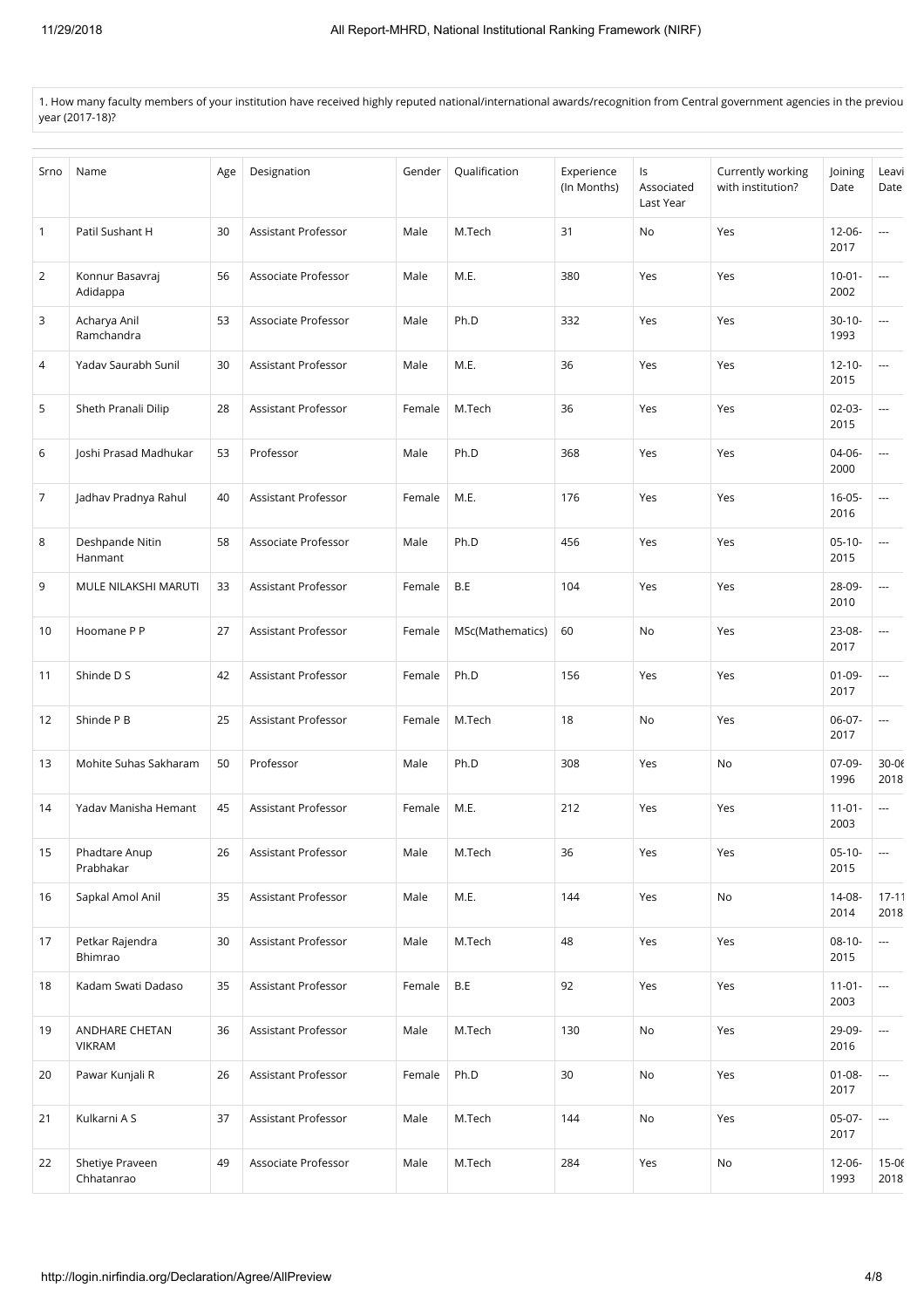| 23 | Dhende Geetanjali<br>Sharad        | 36 | Assistant Professor | Female | M.E.       | 80  | Yes | Yes | $24 - 12 -$<br>2010 | ---                      |
|----|------------------------------------|----|---------------------|--------|------------|-----|-----|-----|---------------------|--------------------------|
| 24 | Hirde Suchita Kashinath            | 50 | Professor           | Female | M.E.       | 284 | Yes | No  | $01 - 02 -$<br>1996 | $02 - 06$<br>2018        |
| 25 | Patil Bhagwat Sonu                 | 48 | Assistant Professor | Male   | <b>MCA</b> | 164 | Yes | Yes | $11 - 10 -$<br>2003 | $\cdots$                 |
| 26 | Bhosale Sanjay Mahadev             | 38 | Assistant Professor | Male   | M.E.       | 72  | Yes | Yes | $01 - 07 -$<br>2014 | ---                      |
| 27 | Waghmare Vidyadhar<br>Bhagwat      | 53 | Professor           | Male   | M.E.       | 396 | Yes | Yes | 12-08-<br>1989      | ---                      |
| 28 | Karadkar Shubhangi<br>Budhabhushan | 38 | Assistant Professor | Female | M.Sc.      | 200 | Yes | Yes | $28 - 01 -$<br>2013 | $\overline{\phantom{a}}$ |
| 29 | Tayade Kishor Narayan              | 44 | Assistant Professor | Male   | M.E.       | 248 | Yes | No  | $31-03-$<br>2011    | $02 - 06$<br>2018        |
| 30 | Kazi S R                           | 26 | Assistant Professor | Male   | M.Tech     | 18  | No  | Yes | 18-07-<br>2017      | ---                      |
| 31 | Sonpimpale M K                     | 50 | Associate Professor | Male   | Ph.D       | 298 | No  | No  | 30-08-<br>2017      | 08-01<br>2018            |
| 32 | Shinde G B                         | 28 | Assistant Professor | Female | B.E        | 48  | No  | Yes | $15-07-$<br>2014    | ---                      |
| 33 | Ghugal Yuwaraj<br>Marotrao         | 57 | Professor           | Male   | Ph.D       | 344 | Yes | Yes | $25 - 01 -$<br>1990 | ---                      |
| 34 | Pise Ashok Tukaram                 | 55 | Professor           | Male   | Ph.D       | 356 | Yes | Yes | $11 - 10 -$<br>1986 | ---                      |
| 35 | Bhondwe Abhijeet Arun              | 30 | Assistant Professor | Male   | M.Sc.      | 53  | Yes | Yes | $09-12-$<br>2015    | ---                      |
| 36 | Malkauthekar<br>Mahananda Dhondiba | 43 | Assistant Professor | Female | M.E.       | 200 | Yes | Yes | $07 - 01 -$<br>2010 | $\overline{\phantom{a}}$ |
| 37 | Chavan Yashpalsing<br>Devising     | 34 | Assistant Professor | Male   | M.E.       | 116 | Yes | Yes | $24 - 01 -$<br>2011 | ---                      |
| 38 | Patil Sunil Keshav                 | 51 | Associate Professor | Male   | M.E.       | 308 | Yes | Yes | $10-10-$<br>1995    | ---                      |
| 39 | Jawade Prashant<br>Balkrishna      | 41 | Assistant Professor | Male   | M.E.       | 184 | Yes | Yes | $02 - 07 -$<br>2013 | ---                      |
| 40 | JOSHI SAURABH Vilas                | 33 | Assistant Professor | Male   | B.E        | 92  | Yes | Yes | $28 - 01 -$<br>2013 | $\overline{\phantom{a}}$ |
| 41 | Pathankar J P                      | 67 | Professor           | Male   | M.E.       | 504 | No  | Yes | $21 - 08 -$<br>2017 | ---                      |
| 42 | Garware Chetan P                   | 28 | Assistant Professor | Male   | M.E.       | 66  | No  | Yes | 03-07-<br>2017      | ---                      |
| 43 | Gaikwad S R                        | 30 | Assistant Professor | Male   | M.Tech     | 80  | No  | Yes | 07-06-<br>2017      | $\overline{\phantom{a}}$ |
| 44 | Hedaoo Manoj Nagorao               | 54 | Associate Professor | Male   | M.E.       | 368 | Yes | No  | $01 - 02 -$<br>1996 | $02 - 06$<br>2018        |
| 45 | Valunjkar Shriniwas<br>Shripadrao  | 57 | Professor           | Male   | M.Tech     | 380 | Yes | Yes | 19-07-<br>2010      | $\cdots$                 |
| 46 | Yelure Bhushan<br>Sukumar          | 38 | Assistant Professor | Male   | M.Tech     | 176 | Yes | Yes | $31 - 01 -$<br>2011 | $\overline{\phantom{a}}$ |
| 47 | Bogar Vaishali Mohan               | 50 | Assistant Professor | Female | M.E.       | 164 | Yes | Yes | $24 - 11 -$<br>2010 | ---                      |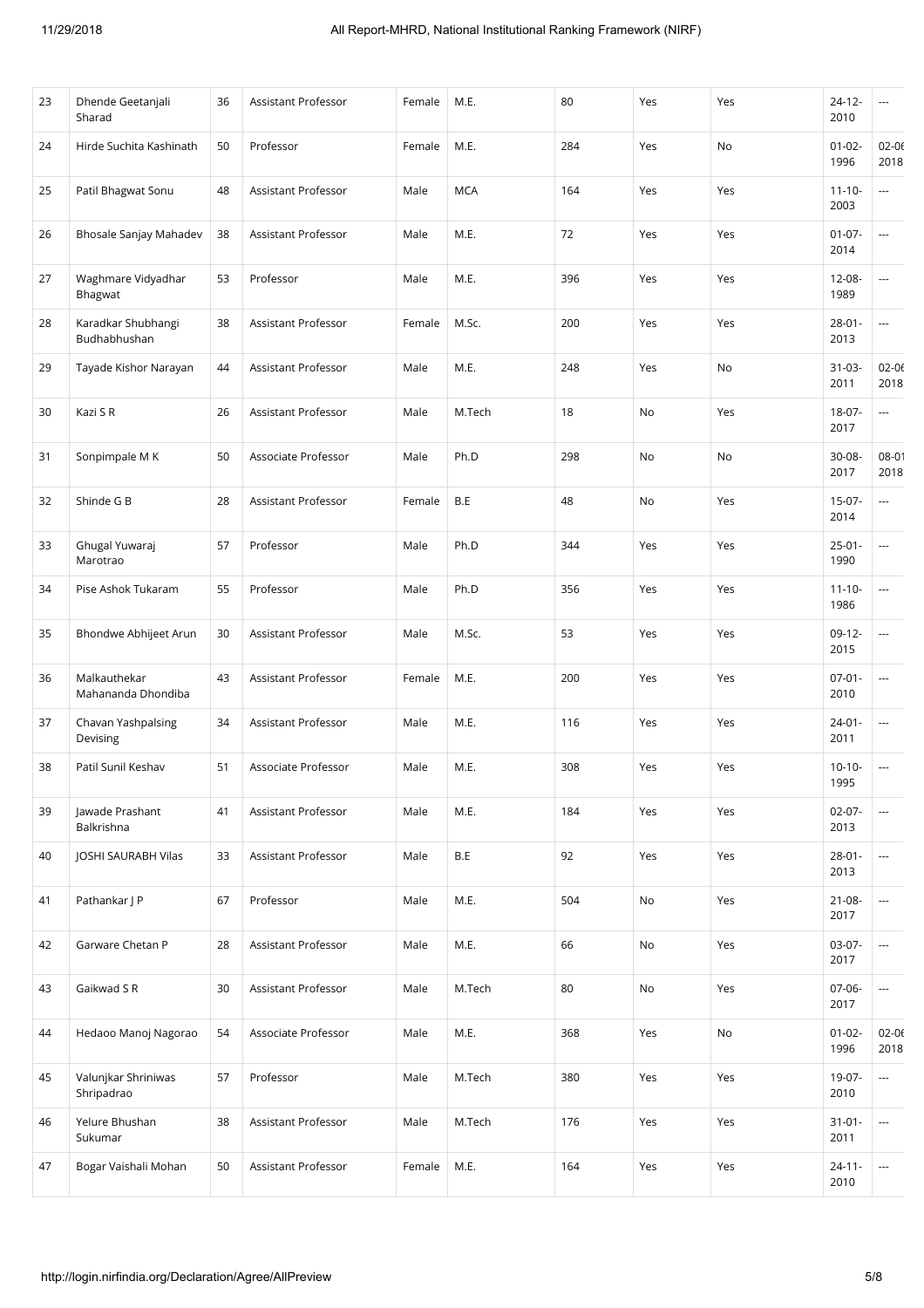| 48 | Kumarwad Laxman<br>Lachamanna           | 37 | <b>Assistant Professor</b>                       | Male   | <b>MCA</b> | 94  | Yes | Yes | $11-01-$<br>2003    | $\cdots$                 |
|----|-----------------------------------------|----|--------------------------------------------------|--------|------------|-----|-----|-----|---------------------|--------------------------|
| 49 | Kulkarni Apurva Sunin                   | 28 | Assistant Professor                              | Female | M.E.       | 84  | Yes | Yes | $14-10-$<br>2015    | ---                      |
| 50 | Raka Vijaykumar Bansilal                | 47 | Assistant Professor                              | Male   | M.E.       | 236 | Yes | Yes | 08-02-<br>2016      | ---                      |
| 51 | Warkhedkar Ravi<br>Mahadevrao           | 55 | Associate Professor                              | Male   | M.E.       | 408 | Yes | No  | $12 - 08 -$<br>1989 | $31 - 0.5$<br>2016       |
| 52 | Patokar Arun Manikrao                   | 36 | Assistant Professor                              | Male   | M.E.       | 120 | No  | Yes | $26 - 07 -$<br>2017 | ---                      |
| 53 | Korsegaonkar Y B                        | 24 | Assistant Professor                              | Male   | M.Tech     | 24  | No  | Yes | $12-07-$<br>2017    | ---                      |
| 54 | Alsundkar Krishna<br>Namdev             | 37 | Assistant Professor                              | Male   | Ph.D       | 80  | Yes | Yes | $13-02-$<br>2013    | ---                      |
| 55 | Patil Uma<br>Sharadchandra              | 38 | Assistant Professor                              | Female | B.E        | 164 | Yes | Yes | $28 - 01 -$<br>2013 | ---                      |
| 56 | Zodape Prashil<br>Hemchandra            | 28 | Assistant Professor                              | Male   | M.E.       | 36  | Yes | Yes | 09-03-<br>2015      | ---                      |
| 57 | Landage Amarsinh<br>Babanrao            | 36 | Assistant Professor                              | Male   | M.Tech     | 140 | Yes | Yes | $11 - 11 -$<br>2003 | ---                      |
| 58 | Pawar Suryakant<br>Hindurao             | 55 | Assistant Professor                              | Male   | M.E.       | 368 | Yes | Yes | $27-10-$<br>1998    | ---                      |
| 59 | Deokule Niranjan<br>Shahaji             | 28 | Assistant Professor                              | Male   | M.E.       | 36  | Yes | Yes | $05-10-$<br>2015    | ---                      |
| 60 | Kanade Ujwala Vitthal                   | 42 | Assistant Professor                              | Female | M.Sc.      | 188 | Yes | Yes | $11 - 10 -$<br>2002 | ---                      |
| 61 | <b>SHETTY NIKITA</b><br><b>RAVINDRA</b> | 34 | Assistant Professor                              | Female | M.Tech     | 166 | No  | Yes | 26-09-<br>2016      | ---                      |
| 62 | Thorat Swapnil V                        | 27 | Assistant Professor                              | Male   | M.E.       | 48  | No  | Yes | $01-07-$<br>2017    | $\overline{\phantom{a}}$ |
| 63 | Deshpande Praphulla<br>Krishna          | 49 | Assistant Professor                              | Male   | M.E.       | 320 | Yes | Yes | $30 - 10 -$<br>1993 | ---                      |
| 64 | Khodke Prakash<br>Maoharrao             | 57 | Dean / Principal / Director /<br>Vice Chancellor | Male   | Ph.D       | 428 | Yes | Yes | $10 - 02 -$<br>2014 | ---                      |
| 65 | Deshpande Umesh<br>Laxmikant            | 45 | Assistant Professor                              | Male   | M.E.       | 224 | Yes | Yes | 04-08-<br>2000      | $\overline{\phantom{a}}$ |
| 66 | Suryawanshi Snehal<br>Rajendra          | 29 | Assistant Professor                              | Female | M.E.       | 36  | Yes | Yes | $14-10-$<br>2015    | ---                      |
| 67 | Sali Nitin Vasant                       | 48 | Assistant Professor                              | Male   | M.E.       | 320 | Yes | Yes | $11 - 11 -$<br>2003 | $\overline{\phantom{a}}$ |
| 68 | Patil Sunil Vasantrao                   | 48 | Assistant Professor                              | Male   | M.E.       | 260 | Yes | Yes | $29 - 11 -$<br>2003 | $\overline{\phantom{a}}$ |
| 69 | Shinde Sanjaykumar<br>Mashappa          | 46 | Associate Professor                              | Male   | M.Sc.      | 212 | Yes | Yes | $09-10-$<br>2002    | ---                      |
| 70 | Bansode Shilpkala<br>Gulabrao           | 28 | Assistant Professor                              | Female | M.E.       | 36  | Yes | Yes | $05-10-$<br>2015    | $\overline{\phantom{a}}$ |
| 71 | PAWAR PRAVIN<br>SUBHASH                 | 28 | Assistant Professor                              | Male   | M.E.       | 36  | No  | Yes | 12-09-<br>2016      | $\overline{\phantom{a}}$ |
| 72 | Wani Prakash Ragunath                   | 61 | Other                                            | Female | M.E.       | 461 | No  | Yes | 22-08-<br>2017      | $\overline{\phantom{a}}$ |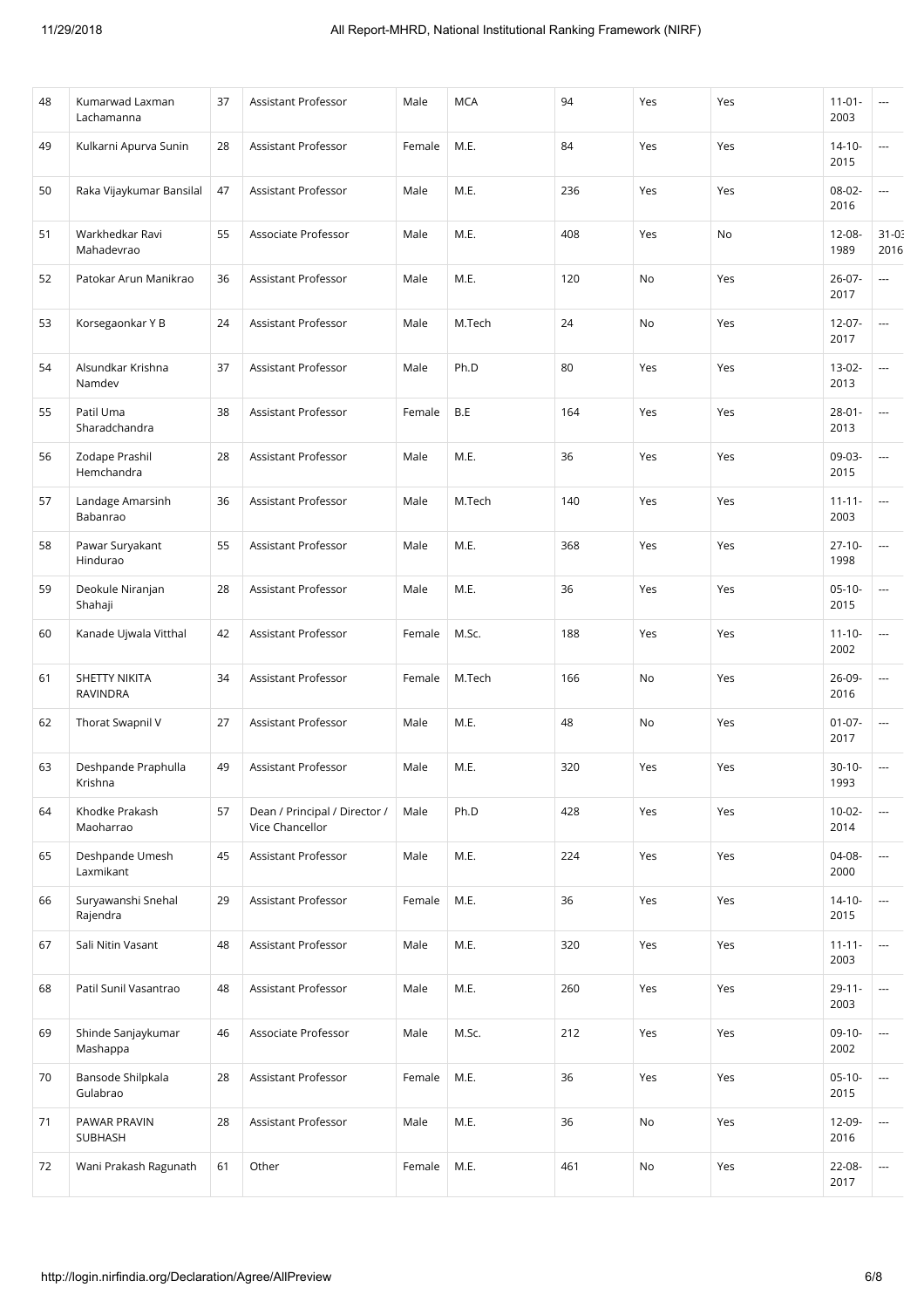| 73 | Shrivastava R K                   | 51 | Professor                  | Male   | Ph.D       | 310    | No  | Yes | $10 - 08 -$<br>2017 | ---                      |
|----|-----------------------------------|----|----------------------------|--------|------------|--------|-----|-----|---------------------|--------------------------|
| 74 | Ambike R P                        | 38 | Assistant Professor        | Female | M.Tech     | 216    | No  | Yes | $06-07-$<br>2017    | ---                      |
| 75 | Jadhav Vijay Shankar              | 48 | Associate Professor        | Male   | M.E.       | 310    | Yes | Yes | $03 - 01 -$<br>1996 | ---                      |
| 76 | Patil Savita Amol                 | 35 | Assistant Professor        | Female | M.Sc(Phy)  | 152    | Yes | Yes | $12 - 07 -$<br>2010 | ---                      |
| 77 | Tanurkar Pooja<br>Sadanandrao     | 27 | <b>Assistant Professor</b> | Female | M.E.       | 36     | Yes | Yes | $07-10-$<br>2015    | ---                      |
| 78 | Shinde Priyanka Prakash           | 33 | Assistant Professor        | Female | <b>MCA</b> | 104    | Yes | Yes | $04 - 04 -$<br>2012 | ---                      |
| 79 | Chaudhari Atul Bhaskar            | 38 | Assistant Professor        | Male   | M.E.       | 152    | Yes | Yes | $01 - 11 -$<br>2011 | ---                      |
| 80 | Gharge Kumudini Sayaji            | 39 | Assistant Professor        | Female | M.E.       | 200    | Yes | Yes | $20 - 01 -$<br>2011 | ---                      |
| 81 | Wankhade Rajan<br>Laxmanrao       | 32 | Assistant Professor        | Male   | M.Tech     | 83     | Yes | No  | $12 - 01 -$<br>2010 | $29 - 07$<br>2018        |
| 82 | KULKARNI RAJKUMAR<br>BHIMASHANKAR | 49 | Associate Professor        | Male   | M.E.       | 332    | No  | Yes | 26-08-<br>2016      | ---                      |
| 83 | Suhas Deshmukh                    | 41 | Associate Professor        | Male   | Ph.D       | 149    | Yes | Yes | $01 - 11 -$<br>2017 | ---                      |
| 84 | <b>Uday Pise</b>                  | 50 | Associate Professor        | Male   | Ph.D       | 312    | Yes | Yes | $31 - 12 -$<br>2017 | ---                      |
| 85 | R S Mawale                        | 35 | Assistant Professor        | Male   | M.E.       | 108    | No  | Yes | $20 - 09 -$<br>2008 | ---                      |
| 86 | kalpana K More                    | 29 | Assistant Professor        | Female | M.Tech     | 48     | Yes | Yes | 22-06-<br>2017      | ---                      |
| 87 | swapna A Morkhade                 | 31 | Assistant Professor        | Female | M.E.       | 114    | Yes | Yes | 18-07-<br>2017      | $\overline{\phantom{a}}$ |
| 88 | Shailesh k mahindrakar            | 34 | Assistant Professor        | Female | M.E.       | 108    | Yes | Yes | 27-09-<br>2017      | ---                      |
| 89 | Dr V S Patil                      | 39 | Associate Professor        | Male   | Ph.D       | 204    | Yes | Yes | $24 - 10 -$<br>2016 | ---                      |
| 90 | Dr U V Patil                      | 45 | Associate Professor        | Male   | Ph.D       | 276    | Yes | Yes | $01 - 01 -$<br>2016 | $\overline{\phantom{a}}$ |
| 91 | Kasmira B Patil                   | 25 | Assistant Professor        | Female | M.Tech     | 18     | Yes | Yes | 05-06-<br>2017      | ---                      |
| 92 | priyanka Shrinivas Patil          | 25 | Assistant Professor        | Female | M.Tech     | 10     | No  | Yes | $01 - 08 -$<br>2018 | $\overline{\phantom{a}}$ |
| 93 | Sagar Vijay Shelar                | 28 | Assistant Professor        | Male   | M.Tech     | 48     | No  | Yes | $30 - 06 -$<br>2018 | $\overline{\phantom{a}}$ |
| 94 | Digvijay V Ghadge                 | 25 | Assistant Professor        | Male   | M.Tech     | 6      | No  | Yes | $30 - 06 -$<br>2018 | ---                      |
| 95 | Moses J Kartha                    | 33 | Assistant Professor        | Male   | M.Sc(Phy)  | 48     | Yes | Yes | 03-07-<br>2017      | $\overline{\phantom{a}}$ |
| 96 | S M Kagdi                         | 27 | Assistant Professor        | Male   | <b>MCA</b> | 30     | No  | Yes | $02 - 07 -$<br>2018 | $\overline{\phantom{a}}$ |
| 97 | K S Mujawar                       | 26 | Assistant Professor        | Female | <b>MCA</b> | $17\,$ | No  | Yes | $02 - 07 -$<br>2018 | $\overline{\phantom{a}}$ |